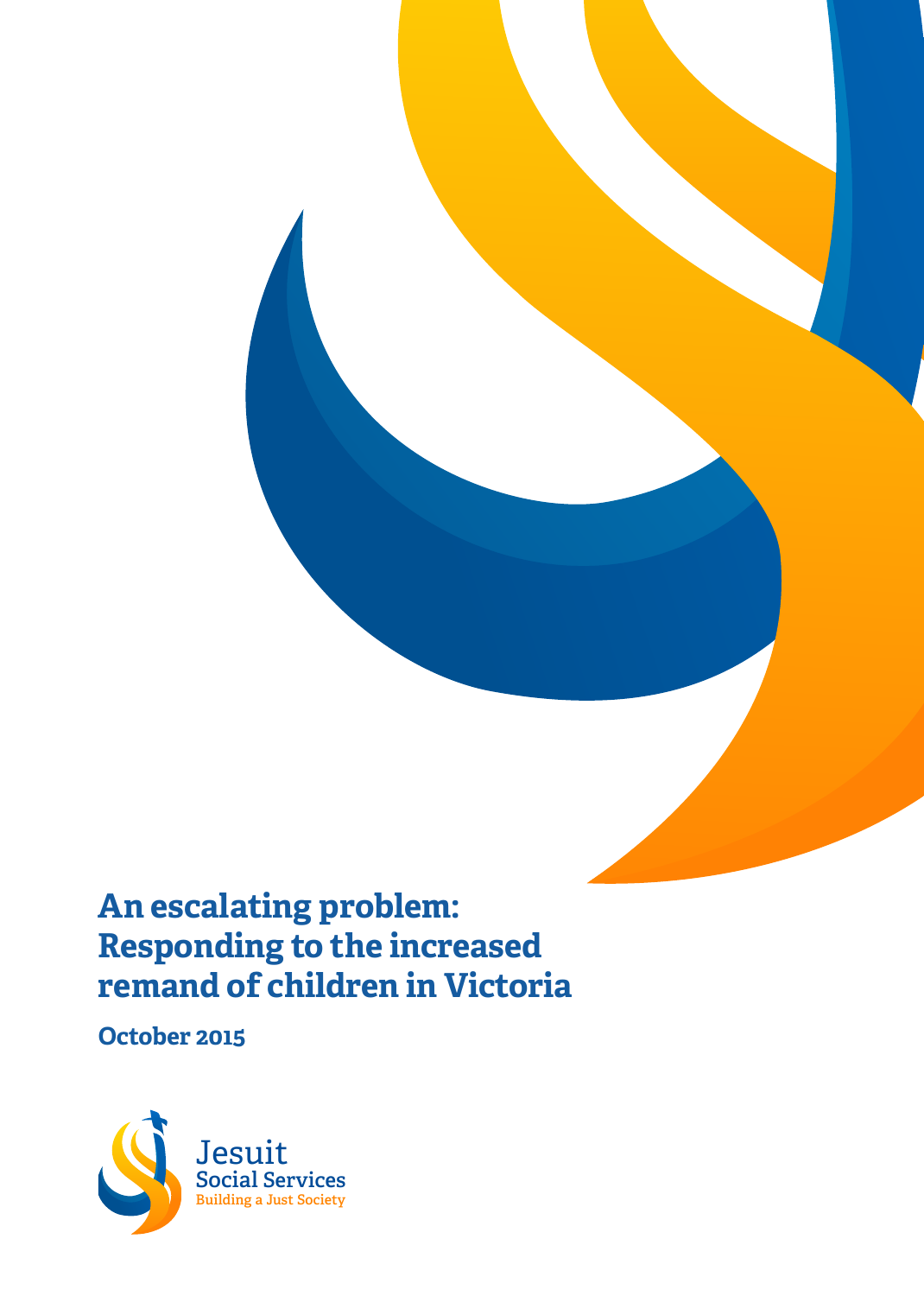## **Children should be deprived of liberty only as a last resort for the shortest appropriate period of time.**

United Nations Convention on the Rights of the Child Article 37b

## **Introduction**

In 2014 and 2015 the number of children\* held on remand in Victoria has dramatically increased, including a significant increase in children under 15. This is being driven by reforms to the Bail Act in December 2013 that impose the same conditions and restrictions on children as are applied to adults.

Failing to distinguish between children and adults in this way puts Victorian practice out of step with the core principles of the *Children Youth and Families Act 2005* to act in the best interests of children and to use prison only as a last resort, and is also inconsistent with our international commitments under the UN Convention on the Rights of the Child.

## **Victoria's strong record in youth justice**

Most young offending is episodic, transitory and unlikely to constitute a risk to the safety and welfare of the community.<sup>1</sup> In recognition of this and of the particular vulnerabilities of children, most modern youth justice systems both in Australia and overseas aim to divert children away the criminal justice system.<sup>2</sup> This approach is also informed by evidence that diversion, and use of welfare-based and restorative justice approaches, are more effective in reducing re-offending among children than use of custody and prison sentences.<sup>34</sup>

Victoria has developed a particularly strong approach to youth justice that has effectively diverted most children from further contact with the justice system, at the same time as consistently having a youth crime rate that is far lower than the national average.

- In 2013-14, Victoria had 1.4 per 1,000 children under supervision, compared to 2.3 per 1000 nationally<sup>5</sup>
- In the June quarter 2015 Victoria had 1 in 8,500 children in detention, both sentenced and unsentenced, compared to 1 in 3,000 nationally<sup>6</sup>
- In 2013-14 recidivism, measured by the proportion of children with more than one supervised sentence, was 33% in Victoria, compared with 38% nationally<sup>7</sup>

• The youth crime rate in 2013-14 was 24.6 per 1,000 children in Victoria, compared with 30.8 per 1,000 children nationally.<sup>8</sup>

In addition, Victoria is the only Australian jurisdiction to have a 'dual track' system in which some young people aged 18 to 20 can be sentenced to youth detention instead of an adult prison. As a result of the dual track system around half of all 18-20 year old offenders are detained in youth facilities.<sup>9</sup>

## **When can a child be placed on remand?**

**How the police decide to deal with a child who has allegedly committed a criminal offence directly affects their risk of remand. Where police issue a caution or commence proceedings by issuing a summons, the question of bail or remand will not arise. However, where police choose to arrest and charge a child, decisions over whether or not to grant bail or remand must be made. A child can be placed on remand (i.e. refused bail) after being arrested by police in relation to a suspected criminal offence, before entering a plea, while awaiting trial, during trial or awaiting sentence.**

## **Increase in children on remand**

Recent data showing a sharp rise in the remand of children in the past 12 months including among children under 15 and Aboriginal children, is a worrying departure from this approach. This rise is not explained by a concurrent increase in crime rates or offending patterns over that period.

Statistics from the Victorian Department of Health and Human Services<sup>10</sup> (DHHS) reveal that in the 12-month period following the introduction of Bail reforms, there was:

- a 57% increase in the number of children being admitted to remand (from 112 to 176)
- a large increase in the number of children admitted to remand charged with breach of bail, either singularly or with other charges (from 14 to 136)
- a 45% increase in the number of children remanded after hours (from 128 to 186)
- a significant increase in the number of Aboriginal and Torres Strait Island children admitted to remand (from 12 to 32), including those aged between 10-14 years (from 1 to 12).

These recent increases represent a serious escalation of a trend previously highlighted as a problem in Jesuit Social Service's 2013 report *Thinking Outside:* 

<sup>\*</sup> Throughout this paper, the term 'chidren' is used purposefully to refer to persons under 18 years of age. This is consistent with the definition of the governing legislation, the *Children, Youth and Families Act 2005* (CYFA).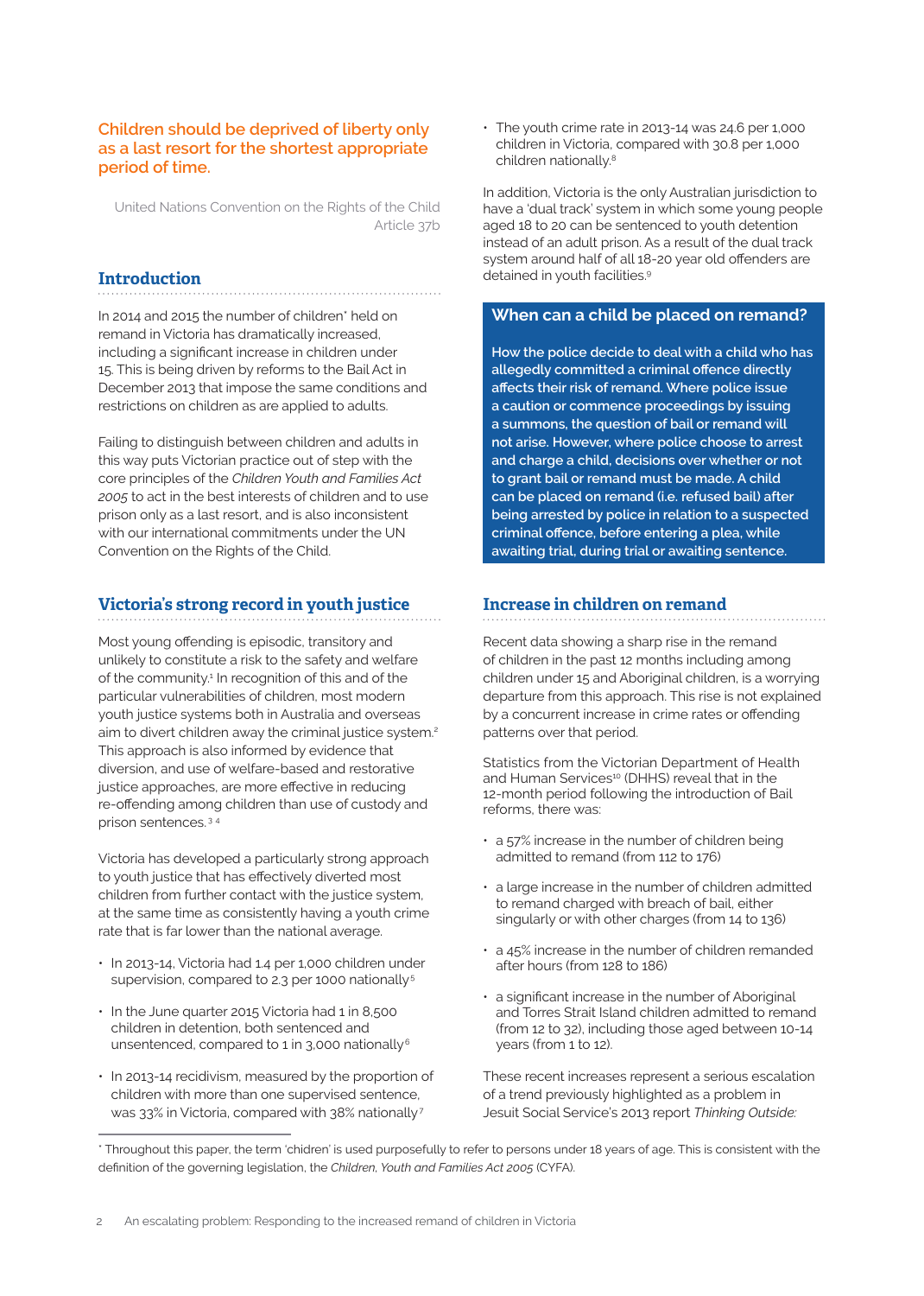*Alternatives to remand for children*. 11 Data from the 2014-15 Victorian Youth Parole Board Annual Report highlights the rise in the number of remand orders issued for children from 2004 to 2015.<sup>12</sup>

## **Drivers of increased rates of remand**

A close analysis of the offences leading to remand indicates that the 2013 amendments to the *Bail Act 1977* have been a significant contributor to increase in remand for all ages, with a disproportionate impact on children.

Jesuit Social Service's analysis of Victorian Crime Statistics Agency data between 2013-14 and 2014- 15 shows that children are being disproportionately charged with breaches of bail offences, when compared with those aged 18-20 and older adults. Breaches of bail offences:

- more than doubled for 10-17 year olds from 463 to 1,145 (147% increase);
- increased from 825 to 1,329 for 18-20 years olds (61% increase); and
- increased from 6,166 to 9,146 for adults 21 and over (48%).

To a much lesser extent amendments to the *Family Violence Protection Act 2008*, which came into effect in April 2013 appear to have also had an impact on remand. Breaches under the family violence legislation:

- have risen from 86 in 2010-11, to 131 in 2012-13 to 159 in 2014-15 for those aged 10-17; a 20% rise from 2012- 13 to 2014-15<sup>13</sup>
- increased from 4,433 in 2012-13 to 7,432 in 2014-15 for adults 21 years and over; a 68% rise.

## **Changes to the** *Bail Act 1977*

New offence codes under the amendments to the *Bail Act 1977* came into effect in December 2013, including contravention of certain bail conditions and committing an indictable offence whilst on bail. The amendments also include a list of bail conditions that may be imposed such as residing at a particular address; being subject to a curfew; being subject to a geographical exclusion zone; not driving a motor vehicle; and not contacting specified persons or classes of person.

Prior to the amendments being passed, concerns were raised that these changes would increase the number of children and young people on remand.14 A review of the Bail Act by the Victorian Law Reform Commission (VLRC) in 2007 specifically recommended that youth provisions be included in the Act to ensure children were provided with a child appropriate response.15 The VLRC also recommended against making it an offence to breach bail conditions, on the basis that this would have the potential to further criminalise children. The VLRC stated that 'bail conditions more onerous than sentencing orders are sometimes imposed on children', often 'without organising support for the child'.16 Unfortunately, the VLRC's recommendations were not taken up.

## **Changes in police practice**

Changes in police practice appears to have coincided with the amendments to the Bail Act, with police issuing fewer summons and more strictly policing bail. This is clear in data from the Victorian Crime Statistics Agency on arrest and summons (as it relates to new offences under the Bail Act and Family Violence Protection Act), which shows:

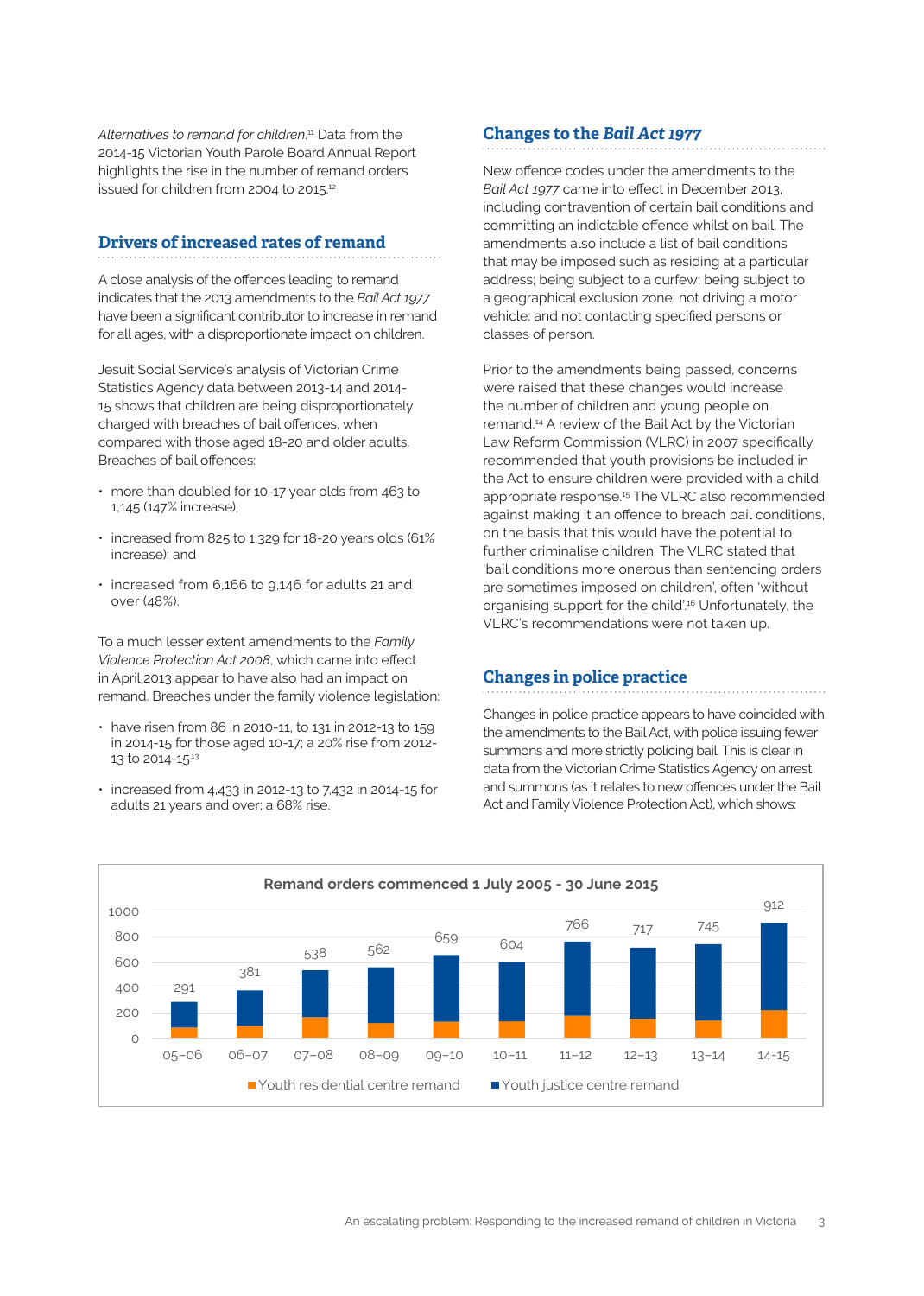- In 2012-13 for 10 to 17 year olds, 172 offences resulted in arrest, while 337 resulted in summons or intent to  $s$ ummons<sup> $17$ </sup>
- In 2014-15 this ratio was reversed with 720 offences resulting in arrest, while 377 resulted in a summons or intent to summons.

This change in police practice is one of the key factors, underpinned by the legislative changes, driving the rising rates of young people on remand.

# **No increase in crime rates**

The data demonstrates that the rise in remand cannot be blamed on other factors such as a rise in crime rates.17 In fact ABS statistics for 2013-14 find that the number of youth offenders in Victoria decreased by 14% (or 2,668 offenders) over the 12-month period from 19,691 to 17,023.19 Nor is there evidence that children are committing more serious or violent crimes and therefore being less likely to be granted bail.

Rather, ABS statistics show a steady decrease in children committing crimes against the person over 2008 to 2014.20 Recent sentencing data from the Children's Court also shows there has not been an increased number of children being sentenced.<sup>21</sup>

## **What protections in law protect children in relation to remand?**

**The** *Children, Youth and Families Act (CYFA) 2005*  **provides the overarching framework for the youth justice system in Victoria and sets out a number of protections for children, including restrictions on remand and bail and the requirement that, unless exceptional circumstances exist, children should be proceeded against by summons rather than by arrest (Part 5.2, Division 1. 345). The CYFA requires that a child cannot be refused bail simply because they have inadequate or no accommodation; and limits remand of children to a maximum of 21 days.** 

**Australia also has international obligations under several United Nations instruments to use youth detention of any kind as a last resort only and for the minimum necessary period. These obligations include the Convention of the Rights of the Child (United Nations 1989), the standard minimum rules for the administration of juvenile justice (the 'Beijing Rules') (United Nations 1985) and the rules for the protection of juveniles deprived of their liberty (the 'Havana Rules') (United Nations 1990).** 

# **Other factors that may be contributing to the rise in remand**

Jesuit Social Service's *Thinking Outside* (2013) report identified a number of issues that were contributing to a trend of increased use of remand, many of which continue to be problems. These included:

#### **• Responses to children in residential care**

Thinking Outside highlighted that children in outof-home care are highly vulnerable to being placed on remand, often because police are called by staff in residential care facilities to respond to behaviour that in other circumstances would not merit police involvement (such as taking food from the fridge);<sup>22</sup> or because they come under additional scrutiny in residential care and staff call police to report breaches of bail, such as being late for a curfew. Often children in out of home care are remanded over the weekend, then released on a Monday when the issue comes before the Children's Court.

#### **• Inadequate availability of suitable accommodation and other supports**

The Victorian Sentencing Advisory Council (2012) report into the sentencing of children and young people describes how practical difficulties such as lack of appropriate accommodation can influence bail and remand decisions. The report highlights how factors such as mental health issues, intellectual disability, family violence, substance abuse issues, and limited family support contribute to young people being placed on remand rather than granted bail. Further the report finds that Youth Justice staff at the Melbourne Children's Court experience difficulty finding residential unit vacancies for young people awaiting trial or sentence. As they note, this is despite the fact that under the *Children, Youth and Families Act 2005*, the court cannot refuse a child bail on the sole ground that the child has no or inadequate accommodation.<sup>23</sup>

#### **• Uneven access to diversion, bail support and assessment**

Access to bail assessment, bail support and diversionary programs play an important role in reducing rates of remand, but are not available at all times or in all locations. Currently there is significant variation in the availability of bail support and diversion options across Victoria, and many children, particularly in rural areas miss out. After-hours support with assessment for bail is provided through the Central After Hours Assessment and Bail Placement Service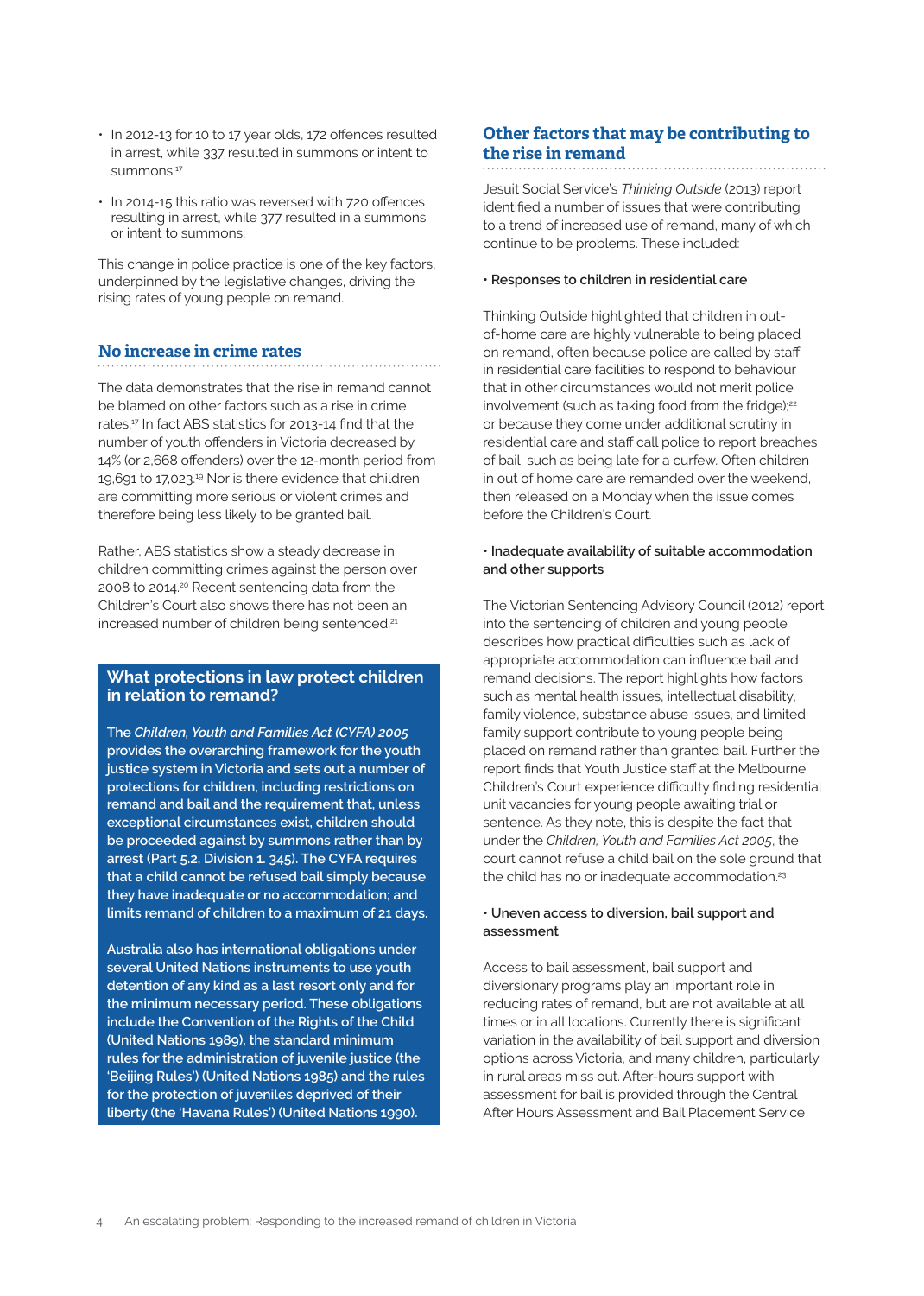(CAHABPS). CAHABPS operates outside of business hours (Monday–Friday, 5pm–3.00am; Saturday-Sunday, 9.30 am–3.00am) and provides a single point of contact for police in matters where police and/ or a bail justice are considering remand of a child; but have very few after-hours referral options, are unable to provide in-person assessments outside the metropolitan area, and are not available after 3.00am when 10 per cent of arrests happen.

## **Remand compounds existing disadvantage**

Children who are highly vulnerable are also highly overrepresented among those on remand and in sentenced detention. A snapshot survey reported in the 2015 Youth Parole Board Annual Report of 157 boys and 8 girls detained on sentence and remand shows:<sup>24</sup>

- 43 per cent had a previous Child Protection order
- 19 per cent had a current Child Protection order
- 62 per cent were victims of abuse, trauma or neglect
- 58 per cent had been suspended or expelled from school
- 33 per cent presented with mental health issues
- 23 per cent had a history of self-harm or suicidal ideation
- 22 per cent presented with issues concerning their intellectual functioning
- 9 per cent were registered with Disability Services
- 87 per cent have a history of alcohol and/or drug misuse
- 82 per cent had offended whilst under the influence of alcohol and/or drugs
- 10 per cent were parents.

Many of these children have grown up in communities in which disadvantage is entrenched and persistent. Jesuit Social Services previous research *Young people on remand in Victoria: Balancing individual and community interests* revealed that 25% of children on youth justice orders in 2010 came from only 2.6% of postcodes.<sup>25</sup>

This report also revealed that people's level of disadvantage, and/or minority status had more impact on their likelihood of being remanded than the offence or their history of offending.26 Further research in the Jesuit Social Services *Thinking Outside* (2013) report found that

the youngest children remanded are the most severely disadvantaged; with all 27 children first remanded at 10 to 12 years of age in the study period known to Child Protection; 52% before their third birthday.

Aboriginal and Torres Strait Islander children make up the largest increase in the numbers of children admitted to remand – including those under the age of 14 years. Aboriginal children also come in contact with the criminal justice system at an earlier age than other children and are more likely to have repeated contact.<sup>27</sup>

The experience of remand tends to compound the disadvantage and vulnerability of children in the justice system<sup>28</sup> increasing their likelihood of reoffending.<sup>29</sup> Remand disrupts children's support networks and engagement in education.<sup>30</sup> Remand also demystifies the experience of youth detention, reducing the influence the apprehension of being sentenced to a youth custodial centre may have for a child engaged in a pattern of problem behaviour. Remand also provides vulnerable children with opportunities to mix with others involved in criminal behaviour, leading to peer connections that increase the likelihood of engaging in criminal activity, and in a more entrenched identity formation as a young offender.

The evidence shows that even when the type of charge and prior criminal record are controlled for, children who are remanded in custody before trial are more likely to be sentenced to a period of incarceration.31 This is in part because children on remand miss the opportunity to demonstrate to the court that they have 'mended their ways' between the offence and their court appearance.<sup>32</sup>

## **The costs of increasing rates of youth remand**

Increasing rates of remand mean higher costs to the community, both in terms of the financial cost of remand but also the costs to the community when young people are more likely to go on to reoffend. The rising rates of remand places pressure on youth detention facilities, police, courts and custodial services in general. The Victorian Government estimates that it currently costs approximately \$528 a day to keep a young person in a youth justice facility, compared to approximately \$52-54 a day for community based supervision.33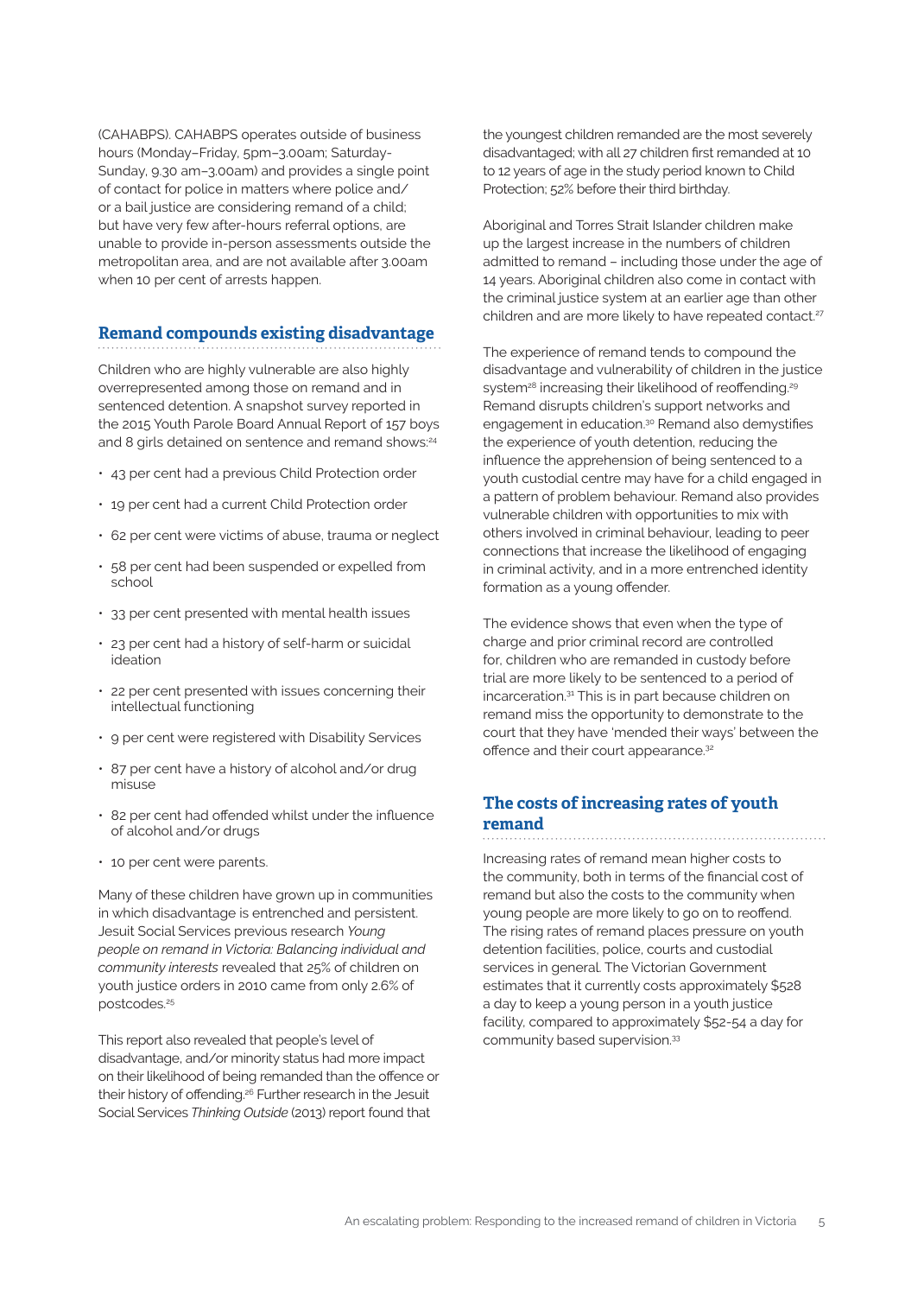## **Conclusion**

The recent escalation in use of remand for young Victorians has been a direct consequence of amendments to the Bail Act in December 2013, combined with an associated change in police and judicial practice in the granting of bail and the policing of bail breaches.

This increase in remand is undermining an approach to children in the justice system that has consistently achieved positive outcomes for both the children involved and the broader community. It is in contravention of our international obligations to use detention of children only as a last resort, and of the principles and protections for children in our own *Children, Youth and Families Act 2005*.

The damage being caused to extremely vulnerable children, and the risk posed for the inevitable increase in offending that will result necessitates an urgent and thorough response. Most critical is legislative reform to bring Victoria's response into line with the Convention on the Rights of Child and more effectively enact the principle of best interest.

Reforms are also needed to police practices and to the supports and alternatives available to children, and police and the courts in responding to them. Too often problem behaviour is a signal that children are at risk and experiencing serious distress and trauma. This requires rapid assessment and response to protect and effectively support children, and not a punitive reaction.

Children also need the opportunity to learn from their mistakes, and where appropriate to make amends for behaviour that has harmed others. The Victorian Government has already strengthened diversion options by making pre-plea diversion available in eight courts across Victoria. This now needs to be further strengthened with a legislative framework, and expansion of programs to all courts.

## **Recommendations**

#### **Legal and legislative reforms:**

**1. Strengthen legal protection for children by:**

**a. amending the** *Children, Youth and Families Act 2005* **to provide a child and youth specific bail process, and** 

**b. amending the** *Bail Act 1977* **to exclude its application to children.**

In our view children will be more effectively and consistently protected by consolidating bail legislation relating to children into the CYFA with its overarching principle of best interests.

**2. Implement the recommendations of the Victorian Law Reform Commission Review of the Bail Act 1977 to:**

**a. amend Section 345 of the** *Children, Youth and Families Act 2005* **to:**

**i. impose a presumption in favor of proceeding against children by summons rather than arrest and charge, regardless of whether the proceedings are commenced by police directly charging the accused, or by filing a charge with the court as currently provided for in section 345; and** 

**ii. to provide for the Magistrate to question the informant on oath as to why the child was not summonsed, if it appears to a magistrate that the informant has used the arrest and charge procedure inappropriately against a child.**

**3. Developing a clear, published policy for Victoria Police detailing the criteria used to determine whether to proceed against children by caution, arrest or summons.**

The policy should contain a preference for the use of caution where possible, and summons except where arrest is justified. The policy should take into account the recommendations of the Royal Commission into Aboriginal Deaths in Custody relating to arrest of children, particularly Recommendation 239.

## **4. Increase the age of criminal responsibility from 10 to 12 years**

Victoria's current practice of holding 10 and 11 year old children in detention is particularly concerning and is in clear breach of our international Convention obligations. Raising the age of criminal responsibility from 10 to 12 years will reduce the number of young children (aged 10 or 11) who are currently admitted to remand, and better align our legislation with evidence about children's development of capacities to be criminally responsible.

**5. Amend the** *Children, Youth and Families Act 2005* **to include a legislative framework for diversion that imposes a presumption in favor of diversion and provides a flexible range of diversion options for police and courts.**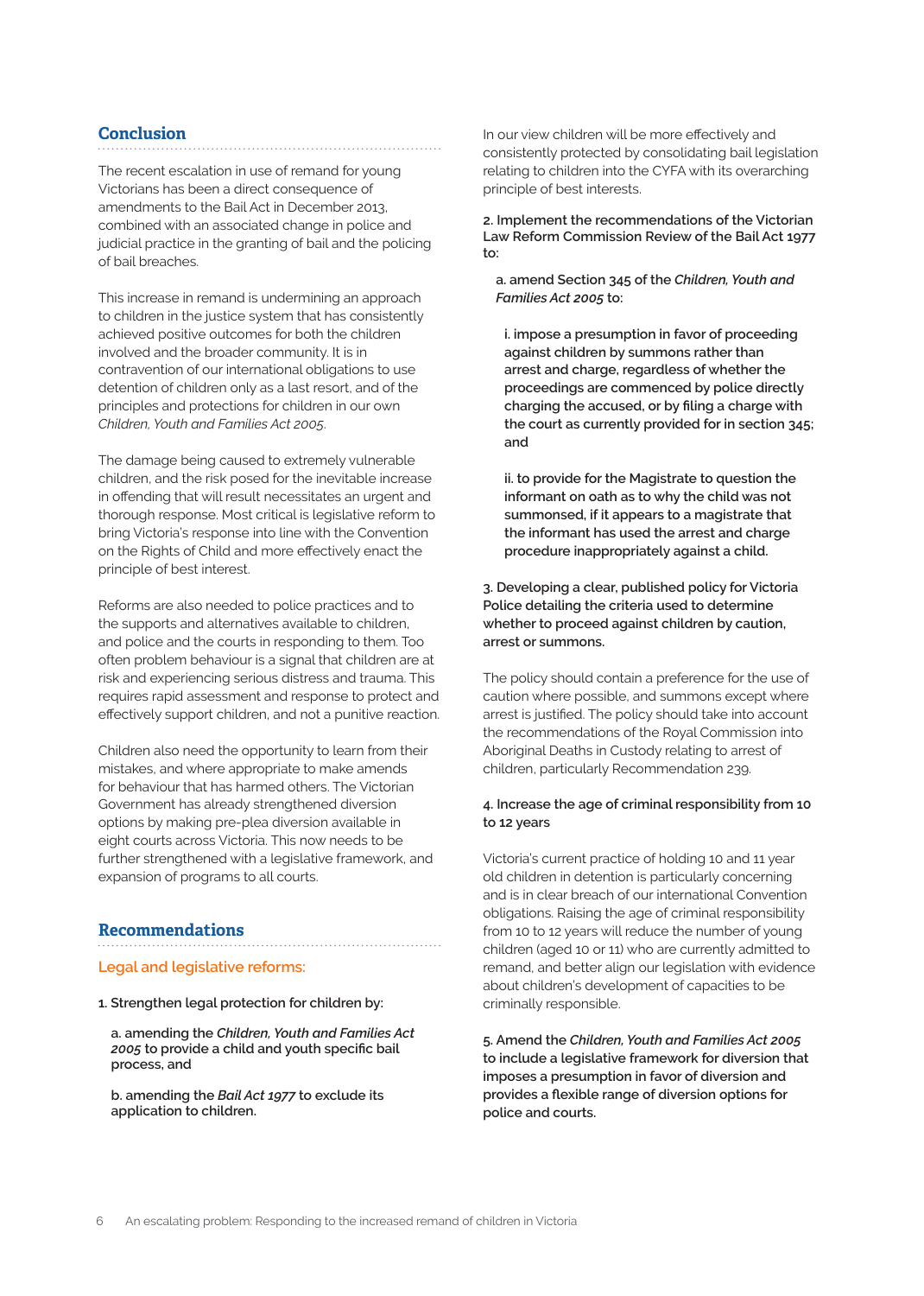#### **Program reforms and responses:**

**6. Expand the Koori Children's Court throughout Victoria.**

**7. Enhance Bail Support by ensuring 24 hour coverage of CAHABPS and statewide coverage of Intensive Bail Support.**

**8. Reduce the over-representation of children in out of home care in remand by:** 

**a. providing a restorative model, such as Youth Justice Group Conferencing, as an alternative approach to addressing problem behaviours** 

**b. revising residential care protocols around involving police to manage anti-social behaviour of children, and**

**c. strengthening coordination between youth justice and child protection where children are involved in both systems.**

**9. Implement a Bail Justice Training Package and enhance police bail training to include a focus on the unique vulnerabilities of children and the provisions of current legislation.**

- **NOTES**
- 1. Cunneen, C & White, R 2007, *Juvenile justice: Youth and crime in Australia*, 3rd ed. South Melbourne: Oxford University Press
- 2. Richards, K 2011a, *Trends in juvenile detention in Australia*, Trends & Issues in Crime and Criminal Justice no. 416. Canberra: Australian Institute of Criminology, http://www. aic.gov.au/publications/current%20series/tandi/401-420/ tandi416.html
- 3. Ericson, M & Vinson, T 2010, *Young People on Remand in Victoria: Balancing Individual and Community Interests*, Jesuit Social Services http://www.jss.org.au/files/Docs/policyandadvocacy/publications/Young\_people\_in\_remand\_in\_ Victoria\_-\_Balancing\_individual\_and\_community\_interests.pdf
- 4. Richards, K 2011a, *What makes juvenile offenders different from adult offenders?* Trends in juvenile detention in Australia, Trends & Issues in Crime and Criminal Justice No. 409, February 2011, Canberra: Australian Institute of Criminology, http://www.aic.gov.au/media\_library/publications/tandi\_ pdf/tandi409.pdf
- 5. Australian Institute of Health and Welfare 2014, *Victoria: youth justice supervision in 2013-14*, Youth justice fact sheet no.43, http://www.aihw.gov.au/WorkArea/DownloadAsset. aspx?id=60129550826
- 6. Australian Institute of Health and Welfare 2014, *Youth Detention population in Australia 2014*, Juvenile Justice series no.16.Cat.no.JUN53, Canberra, http://www.aihw.gov.au/ WorkArea/DownloadAsset.aspx?id=60129549675
- 7. Australian Institute of Health and Welfare 2015, *Young people returning to sentenced youth justice supervision 2015*, Juvenile Justice Series No.18, http://www.aihw.gov.au/ publication-detail/?id=60129551651
- 8. Australian Bureau of Statistics, *4519.0 Recorded Crime Offenders*, 2013-14, http://www.abs.gov.au/ausstats/abs@. nsf/Lookup/by%20Subject/4519.0~2013-14~Main%20 Features~Youth%20Offenders~5
- 9. Sentencing Advisory Council 2012, *Sentencing Children and Young People in Victoria*, April 2012, Melbourne https:// www.sentencingcouncil.vic.gov.au/sites/default/files/ publication-documents/Sentencing%20Children%20and%20 Young%20People%20in%20Victoria.pdf
- 10. The Age, 24/08/2015, 'Children languishing on remand 'scandalous': Child Commissioner', http://www.theage.com. au/victoria/children-languishing-on-remand-scandalouschild-commissioner-20150818-gj1hek.html
- 11. Jesuit Social Services and Effective Change Pty Ltd 2013, *Thinking Outside: Alternatives to remand for children*, Summary Report, Jesuit Social Services, http://www.jss.org. au/files/Thinking\_Outside\_summary\_report\_FINAL.pdf
- 12. State of Victoria 2015, *Youth Parole Board Annual report 2014–15*, pg.13, shttp://www.dhs.vic.gov.au/aboutthe-department/documents-and-resources/reportspublications/youth-parole-board-annual-report
- 13. Jesuit Social Service's analysis of Victorian Crimes Statistics Agency data provided on 19/08/2015 on the age breakdown of data available at http://www.crimestatistics.vic.gov.au/ home/crime+statistics/year+ending+31+december+2014/ offences